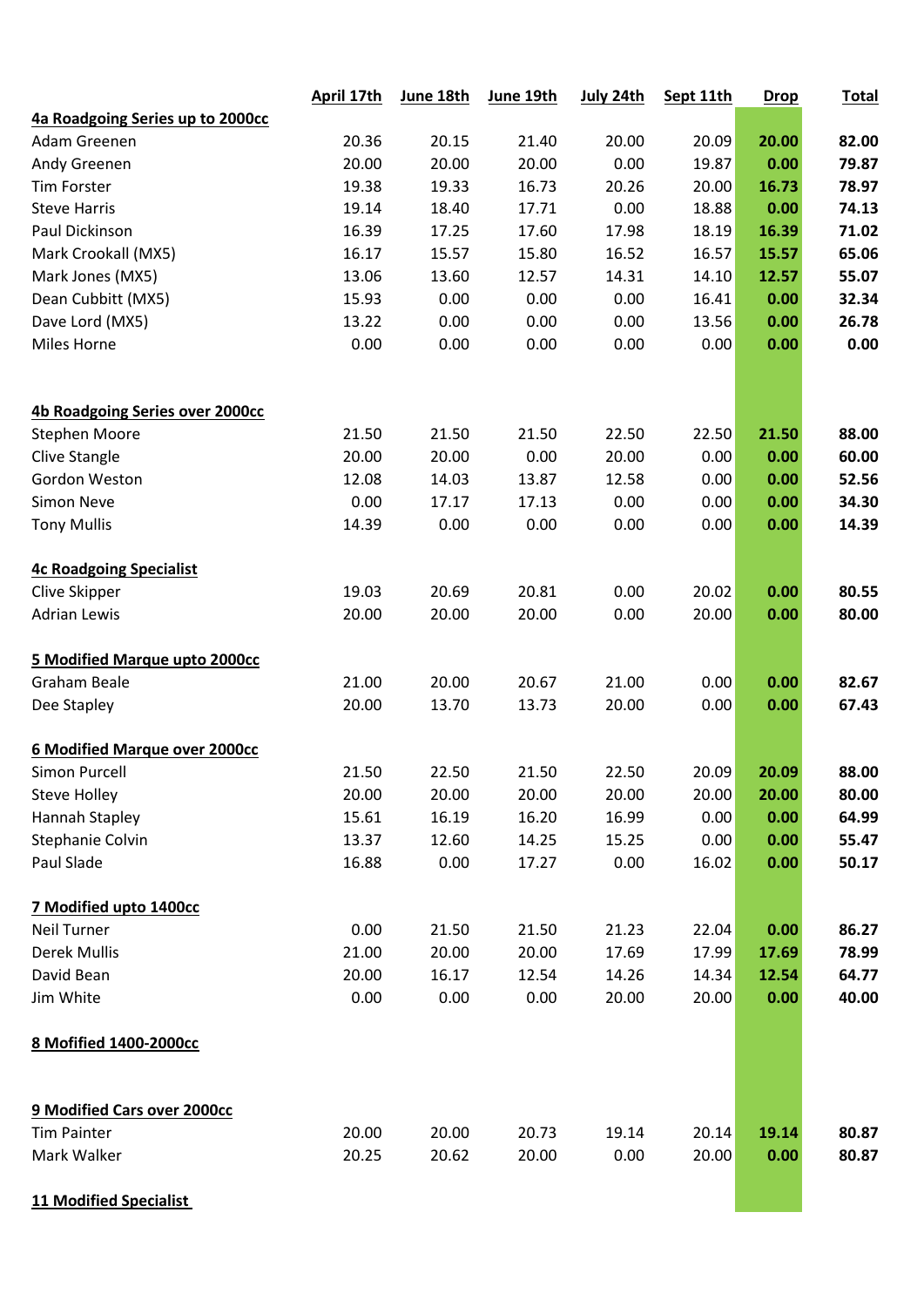| Mike Rudge                                | 0.00  | 20.48 | 20.32 | 20.16 | 20.67 | 0.00  | 81.63 |
|-------------------------------------------|-------|-------|-------|-------|-------|-------|-------|
| Antony Orchard                            | 0.00  | 20.00 | 20.00 | 18.93 | 19.94 | 0.00  | 78.87 |
| Martin Watson                             | 0.00  | 19.34 | 19.54 | 19.05 | 20.00 | 0.00  | 77.93 |
| <b>Steve Holland</b>                      | 20.00 | 19.29 | 19.30 | 0.00  | 19.09 | 0.00  | 77.68 |
| <b>Ritchie Gatt</b>                       | 21.00 | 19.22 | 9.68  | 18.37 | 0.00  | 0.00  | 68.27 |
| Robert Way                                | 0.00  | 16.75 | 0.00  | 0.00  | 0.00  | 0.00  | 16.75 |
| Colin Way                                 | 0.00  | 13.39 | 0.00  | 0.00  | 0.00  | 0.00  | 13.39 |
| 13 Historically Interesting               |       |       |       |       |       |       |       |
| Hugh Kemp                                 | 20.00 | 20.00 | 20.47 | 21.00 | 21.50 | 20.00 | 82.97 |
| Fyrth Crosse                              | 21.15 | 21.17 | 20.00 | 0.00  | 0.00  | 0.00  | 62.32 |
| Geoff Hunt                                | 0.00  | 17.57 | 15.69 | 20.00 | 20.00 | 0.00  | 73.26 |
| Mike Broome                               | 19.13 | 0.00  | 0.00  | 0.00  | 0.00  | 0.00  | 19.13 |
| 14 Hillclimb Super sports                 |       |       |       |       |       |       |       |
| 15 Sports Libre upto 2000cc               |       |       |       |       |       |       |       |
| <b>Tim Pitfield</b>                       | 16.22 | 0.00  | 17.21 | 21.00 | 20.00 | 0.00  | 74.43 |
| <b>Peter Steel</b>                        | 0.00  | 15.72 | 16.20 | 20.00 | 20.61 | 0.00  | 72.53 |
| Peter Sexton                              | 20.41 | 20.02 | 20.00 | 0.00  | 0.00  | 0.00  | 60.43 |
| Jonathan Gates                            | 20.00 | 20.00 | 20.18 | 0.00  | 0.00  | 0.00  | 60.18 |
| 16 Sports Libre over 2000cc               |       |       |       |       |       |       |       |
| <b>Chris Cannell</b>                      | 21.50 | 21.50 | 20.00 | 20.00 | 21.01 | 20.00 | 84.01 |
| Keith Diggle                              | 0.00  | 20.00 | 17.49 | 18.88 | 20.00 | 0.00  | 76.37 |
| Sue Hayes                                 | 20.00 | 18.81 | 13.54 | 17.69 | 18.83 | 13.54 | 75.33 |
| <b>17 500 Racing</b>                      |       |       |       |       |       |       |       |
| 18 Up to 600cc Racing Cars                |       |       |       |       |       |       |       |
| David Cuff                                | 20.00 | 20.00 | 20.00 | 20.00 | 0.00  | 0.00  | 80.00 |
| 19 601-1100cc Racing                      |       |       |       |       |       |       |       |
| James Moore                               | 0.00  | 21.50 | 21.50 | 20.40 | 21.11 | 0.00  | 84.51 |
| Murray Wakeham                            | 0.00  | 20.00 | 20.00 | 17.85 | 20.00 | 0.00  | 77.85 |
| Calum Kemp                                | 0.00  | 19.60 | 19.66 | 17.85 | 19.63 | 0.00  | 76.74 |
| Euan Kemp                                 | 0.00  | 19.11 | 19.64 | 17.34 | 18.74 | 0.00  | 74.83 |
| Alan Joy                                  | 0.00  | 18.52 | 17.92 | 16.58 | 19.13 | 0.00  | 72.15 |
| <b>Tony Levitt</b>                        | 21.00 | 0.00  | 0.00  | 18.46 | 19.60 | 0.00  | 59.06 |
| Steve Loadsman                            | 20.00 | 0.00  | 0.00  | 16.16 | 17.79 | 0.00  | 53.95 |
| James Gibson                              | 0.00  | 0.00  | 0.00  | 19.32 | 0.00  | 0.00  | 19.32 |
| 20a Formula Ford upto 1994 (Kent Engines) |       |       |       |       |       |       |       |
| Simon McBeath                             | 0.00  | 20.84 | 20.64 | 21.50 | 20.31 | 0.00  | 83.29 |
| <b>Russell Haynes</b>                     | 20.58 | 20.00 | 20.00 | 19.85 | 20.00 | 19.85 | 80.58 |
| Mark Alley                                | 17.32 | 18.75 | 18.28 | 19.02 | 18.86 | 17.32 | 74.91 |
| Mark Haynes                               | 16.63 | 17.75 | 17.05 | 17.14 | 18.15 | 16.63 | 70.09 |
| Paul Morcom                               | 20.00 | 0.00  | 0.00  | 17.56 | 0.00  | 0.00  | 37.56 |
| Andrew Abbey                              | 19.79 | 0.00  | 0.00  | 0.00  | 0.00  | 0.00  | 19.79 |
| Chris Burley                              | 18.50 | 0.00  | 0.00  | 0.00  | 0.00  | 0.00  | 18.50 |